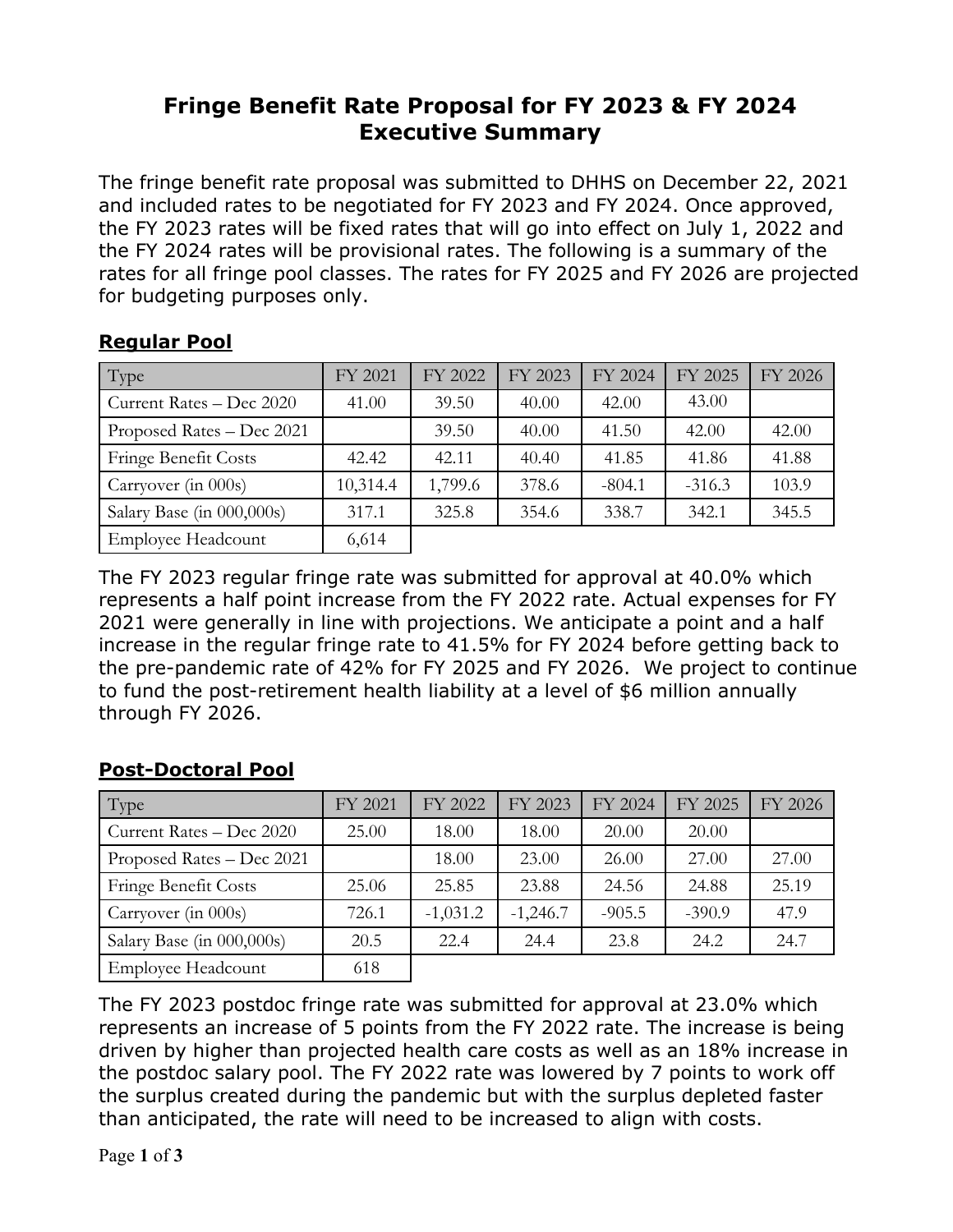### **Summer Pool**

| Type                      | FY 2021 | FY 2022 | FY 2023 | FY 2024 | FY 2025 | FY 2026 |
|---------------------------|---------|---------|---------|---------|---------|---------|
| Current Rates - Dec 2020  | 14.00   | 14.50   | 14.50   | 14.50   | 14.50   |         |
| Proposed Rates – Dec 2021 |         | 14.50   | 14.00   | 14.00   | 14.50   | 14.50   |
| Fringe Benefit Costs      | 13.55   | 14.53   | 14.53   | 14.53   | 14.53   | 14.53   |
| Carryover (in 000s)       | 248.0   | 240.4   | 94.2    | $-49.6$ | $-57.9$ | $-66.3$ |
| Salary Base (in 000,000s) | 23.7    | 25.3    | 27.6    | 27.1    | 27.7    | 28.2    |
| <b>Employee Headcount</b> | 1,691   |         |         |         |         |         |

The FY 2023 summer fringe rate was submitted for approval at 14.0% which represents a half point decrease from the FY 2022 rate. The rate is projected to remain at 14.0% for FY 2024 before increasing back to 14.5% for future years.

#### **Graduate Pool**

| Type                      | FY 2021 | FY 2022 | FY 2023 | FY 2024 | FY 2025  | FY 2026  |
|---------------------------|---------|---------|---------|---------|----------|----------|
| Current Rates - Dec 2020  | 16.00   | 13.00   | 13.00   | 16.00   | 16.50    |          |
| Proposed Rates - Dec 2021 |         | 13.00   | 13.00   | 13.00   | 14.50    | 15.00    |
| Fringe Benefit Costs      | 13.01   | 15.16   | 14.40   | 15.05   | 15.06    | 15.07    |
| Carryover (in 000s)       | 3,276.2 | 2,116.2 | 1,291.8 | 115.8   | $-214.0$ | $-258.3$ |
| Salary Base (in 000,000s) | 51.1    | 53.7    | 59.0    | 57.5    | 58.6     | 59.8     |
| <b>Employee Headcount</b> | 3,743   |         |         |         |          |          |

The FY 2023 graduate fringe rate was submitted for approval at 13.0% which remains unchanged from the FY 2022 rate. We project the rate remaining at 13.0% for FY 2024 as we continue to work off the surplus created by lower costs related to the Graduate Health Insurance Plan for the past two years.

#### **Undergraduate Pool**

| Type                      | FY 2021 | FY 2022 | FY 2023 | FY 2024 | FY 2025 | FY 2026 |
|---------------------------|---------|---------|---------|---------|---------|---------|
| Current Rates - Dec 2019  | 5.00    | 6.00    | 6.00    | 6.00    | 6.00    |         |
| Proposed Rates – Dec 2020 |         | 6.00    | 6.00    | 6.00    | 6.00    | 6.00    |
| Fringe Benefit Costs      | 4.95    | 5.64    | 5.64    | 5.64    | 5.64    | 5.64    |
| Carryover (in 000s)       | $-64.8$ | $-52.1$ | $-38.3$ | $-24.7$ | $-10.9$ | 3.3     |
| Salary Base (in 000,000s) | 3.0     | 3.5     | 3.8     | 3.8     | 3.8     | 3.9     |
| <b>Employee Headcount</b> | 1,152   |         |         |         |         |         |

The FY 2022 undergraduate fringe rate was submitted for approval at 6.0% which remains unchanged from the FY 2022 rate. It is anticipated that the rate will remain at 6.0% through FY 2026.